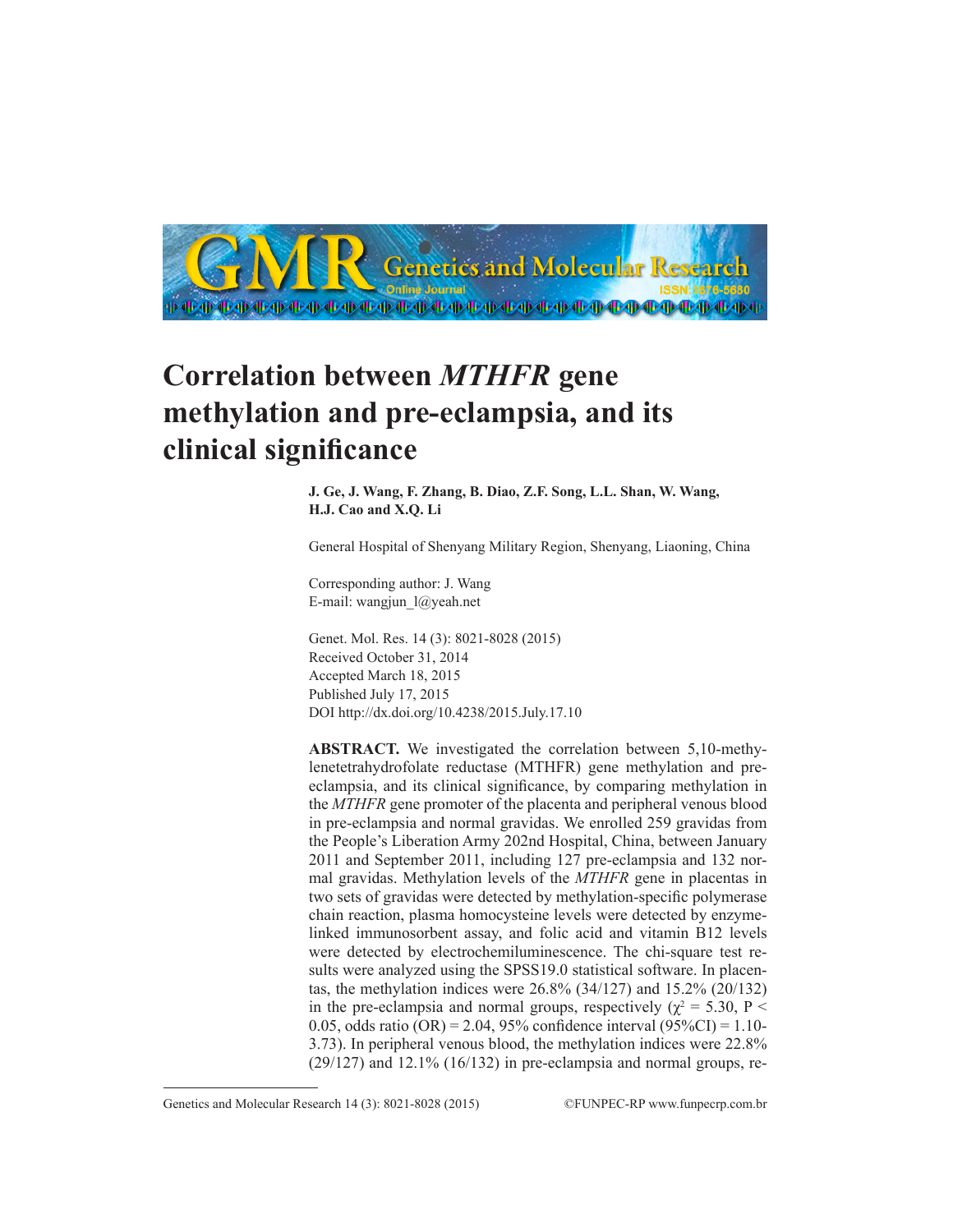J. Ge et al. **8022**

spectively ( $\chi^2$  = 5.17, P < 0.05, OR = 2.15, 95%CI = 1.11-4.15). The plasma methylation level of the pre-eclampsia group was consistent with the normal group. The plasma homocysteine level in the pre-eclampsia group was higher than in the normal group ( $P < 0.05$ ). Levels of folic acid and vitamin B12 in the pre-eclampsia and normal groups were not statistically significant ( $P > 0.05$ ). Patients with pre-eclampsia have hypermethylation in the *MTHFR* gene promoter, which may be one of its causes.

**Key words:** MTHFR; Methylation; Hcy; Pregnancy hypertension

# **INTRODUCTION**

Pre-eclampsia is a serious complication of pregnancy and a threat to the health of both mother and child. It is the main cause of mortality in gravidas and perinatal infants, and has an incidence rate as high as 7-10%. Nearly three years' statistical data show that the incidence rate in Liaoning Province is 13.4%, making it the most prone area in the northeast of China. Currently, both Chinese and international scholars agree that an increased homocysteine (Hcy) concentration is closely related to pre-eclampsia (Yi et al., 2008; Mao et al., 2010). The enzyme 5,10-methylenetetrahydrofolate reductase (MTHFR) plays a key role in Hcy metabolism, and its effects on pre-eclampsia are of great interest to researchers in the field (Klai et al., 2011; Xia et al., 2012). International research on MTHFR and pre-eclampsia has focused on gene polymorphisms. As research has progressed, the correlation between MTHFR and preeclampsia has become more apparent. In this research, the levels of *MTHFR* gene methylation in the placental tissue of gravidas were detected using methylation-specific polymerase chain reaction (MSP). We explored the possible mechanism of *MTHFR* gene methylation and its correlation with pre-eclampsia to provide a genetic basis for the prevention, early diagnosis, and treatment of the disorder.

# **MATERIAL AND METHODS**

## **Research subjects**

#### *Pre-eclampsia groups*

We chose 127 patients from the People's Liberation Army 202nd Hospital, China, between January 2011 and September 2011. The gravidas were aged 20-40 years, with an average age of  $29.1 \pm 4.3$  years, and the gestation period was 33-37 weeks, with an average of  $35.1 \pm 1.5$  weeks. We measured blood pressure and urine protein according to the diagnostic criteria for pre-eclampsia in Obstetrics and Gynecology (Le, 2008).

## *Control group*

The control group comprised 132 normal gravidas from the People's Liberation Army 202nd Hospital, China, chosen between January 2011 and September 2011. The gravidas were aged 20-35 years, with an average age of  $28.5 \pm 3.2$  years, and the gestation period was 34-41

Genetics and Molecular Research 14 (3): 8021-8028 (2015) ©FUNPEC-RP www.funpecrp.com.br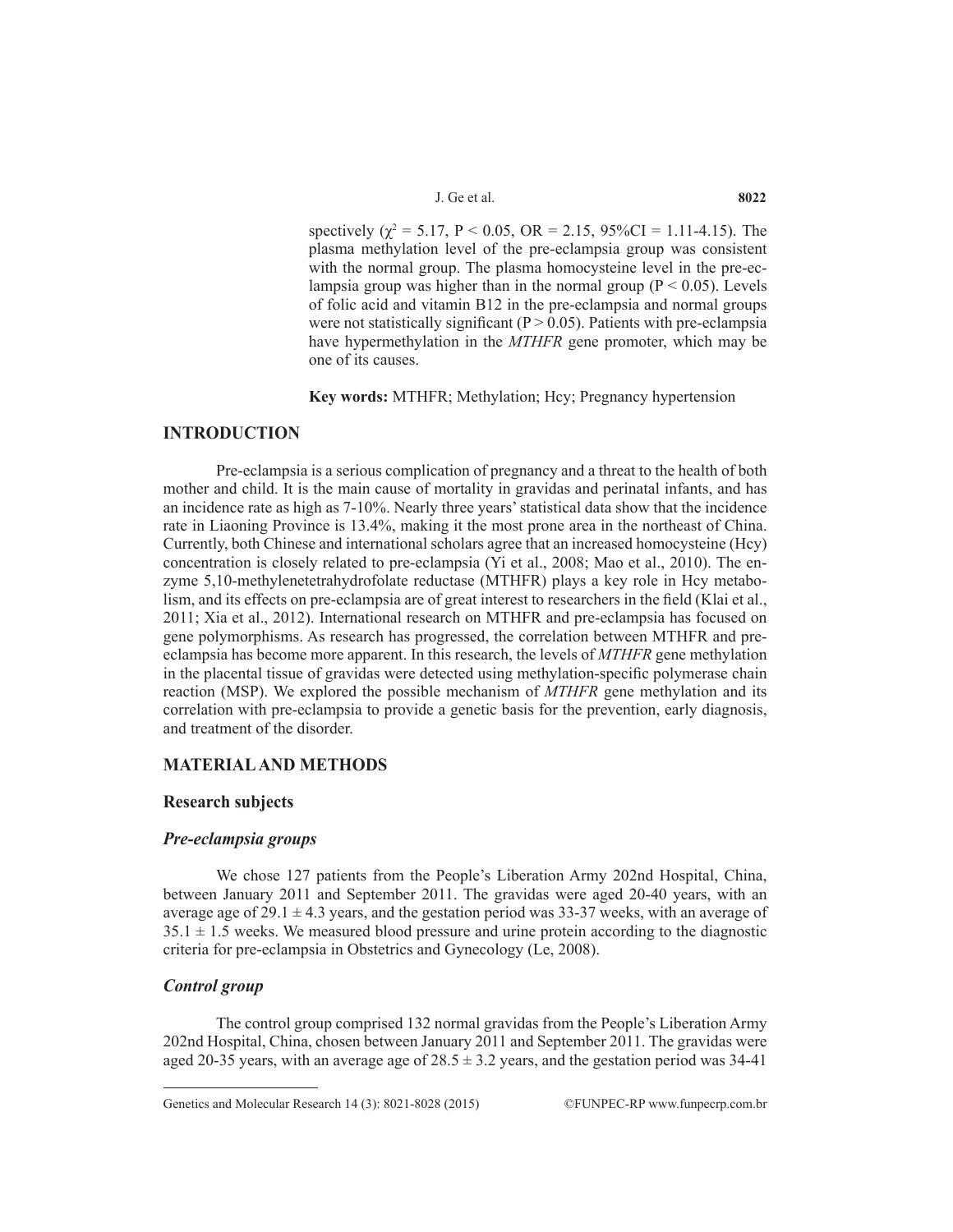weeks, with an average of  $38.4 \pm 1.2$  weeks.

All gravidas were Han women without a history of primary hypertension, diabetes, chronic nephritis, or heart disease. There was no statistically significant difference in age and progestation body mass index between the two groups ( $P > 0.05$ ). The difference in the periods of gestation was statistically significant between the two groups  $(P < 0.01)$ , with an abnormally short gestation in the pre-eclampsia group. We acquired the informed consent from all gravidas (see Table 1).

| <b>Table 1.</b> Comparison of the clinical data from the pre-eclampsia and normal groups. |                                 |                            |         |        |  |
|-------------------------------------------------------------------------------------------|---------------------------------|----------------------------|---------|--------|--|
| Variable                                                                                  | Pre-eclampsia group $(N = 127)$ | Normal group ( $N = 132$ ) |         |        |  |
| Age (years)                                                                               | $29.1 \pm 4.3$                  | $28.8 \pm 3.2$             | 0.6350  | >0.05  |  |
| BMI during pregnancy                                                                      | $23.6 \pm 4.5$                  | $23.2 \pm 4.1$             | 0.7469  | >0.05  |  |
| Gestation time (weeks)                                                                    | $35.1 \pm 1.5$                  | $38.4 \pm 1.2$             | 19.5046 | < 0.01 |  |

 $BMI = body$  mass index.

## **Methods**

## *Specimen collection and processing*

On admission, 15 mL peripheral blood was taken from each patient and placed in three test tubes with ethylenediaminetetraacetic acid anticoagulant. Within half an hour of sampling, the tubes were shaken gently and centrifuged for 10 min at 3000 revolutions per minute to obtain the plasma as supernatant, which was stored at -80°C for testing in batches. Three placental tissue samples, one from the central area and one from either side of it, were taken from each gravida immediately following birth. The samples measured  $1.0 \times 1.0 \times 1.0$ cm, and areas of infarction and calcification were avoided. They were stored at -80°C until required for molecular genetic testing.

# *Genomic DNA extraction*

The samples were washed with normal saline until the rinse solution became clear, and tissue genomic DNA and blood genomic DNA were extracted using a kit supplied by the Beijing Ding National Biotechnology Co., Ltd., according to manufacturer instructions for tissue DNA extraction.

## *Genomic DNA bisulfite modification*

For genomic DNA methylation, we used a methylation modification kit (Invitrogen). DNA was denatured using 3 M NaOH, modified by sodium bisulfite, and stored in a 50°C water bath in the dark overnight. Unmethylated cytosines were translated into uracil while methylated cytosines remained unchanged, and the modified DNA was recovered by ethanol precipitation and resuspended in ionized water for the MSP.

## *MTHFR promoter methylation detection*

We used two pairs of allelic MSP primers: MTHFR-M, corresponding to the sequence containing 5-methylcytosines that had not been affected by sodium bisulfite treatment; and

Genetics and Molecular Research 14 (3): 8021-8028 (2015) ©FUNPEC-RP www.funpecrp.com.br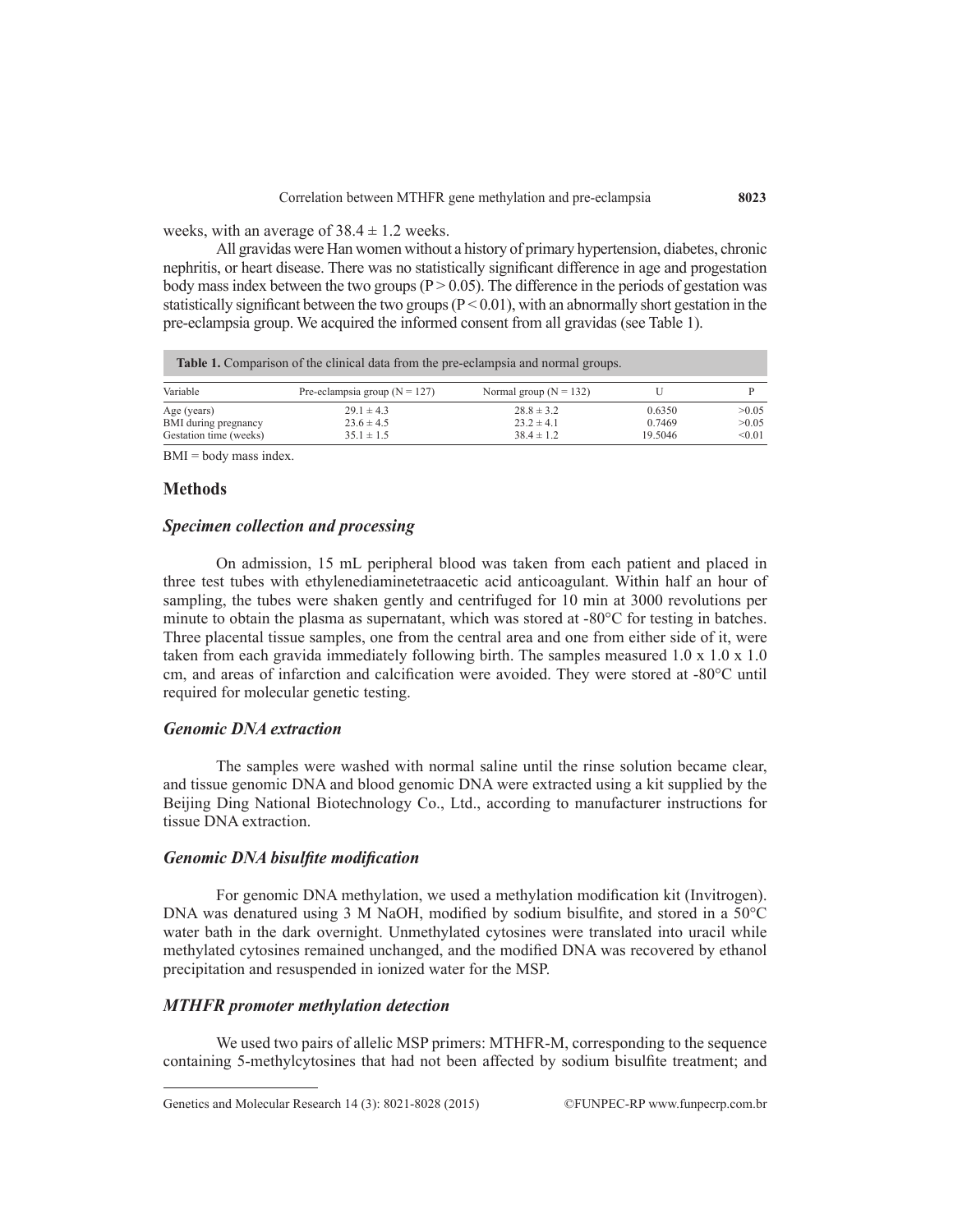#### J. Ge et al. **8024**

unmethylated MTHFR-U, corresponding to a C-T-transformed sequence that had been affected by sodium bisulfite. The primers were researched by reviewing the literature (Wang et al., 2007), and synthesized by the Beijing Huada Sheng Biotechnology Co. The polymerase chain reaction (PCR) regimen was: pre-denaturation at 95°C for 5 min; denaturation at 94°C for 30 s; annealing for 30 s; extension at  $72^{\circ}$ C for 30 s, 35 cycles; and connection at  $72^{\circ}$ C for 5 min. The PCR products were examined by agarose gel electrophoresis. We used two pairs of primers for amplification in each sample (2U and 2M); if there was methylation in the gene promoter, the methylation-specific primers amplified according to the size of the bands, as represented by m in Figures 1 and 2; otherwise, the methylation-specific primers amplified according to the size of the bands represented by u; if there was mixed methylation, u and m existed simultaneously. The primer sequences are given in Table 2.



**Figure 1.** Agarose gel electrophoresis of MTHFR gene methylation-specific polymerase chain reaction (MSP) products from placental tissue. *Lane M* = marker; m represents methylation-specific primers; u represents unmethylated-specific primers. *lanes 1*, *2*, and *3* represent pre-eclampsia groups. *lanes 4*, *5*, and *6* = normal groups.



**Figure 2.** Agarose gel electrophoresis of MTHFR gene methylation-specific polymerase chain reaction (MSP) products from peripheral blood. *Lane M* = marker; m represents methylation-specific primers; u represents unmethylated-specific primers. *Lanes 1* and *2* = pre-eclampsia groups, *lanes 3* and *4* = normal groups.

Genetics and Molecular Research 14 (3): 8021-8028 (2015) ©FUNPEC-RP www.funpecrp.com.br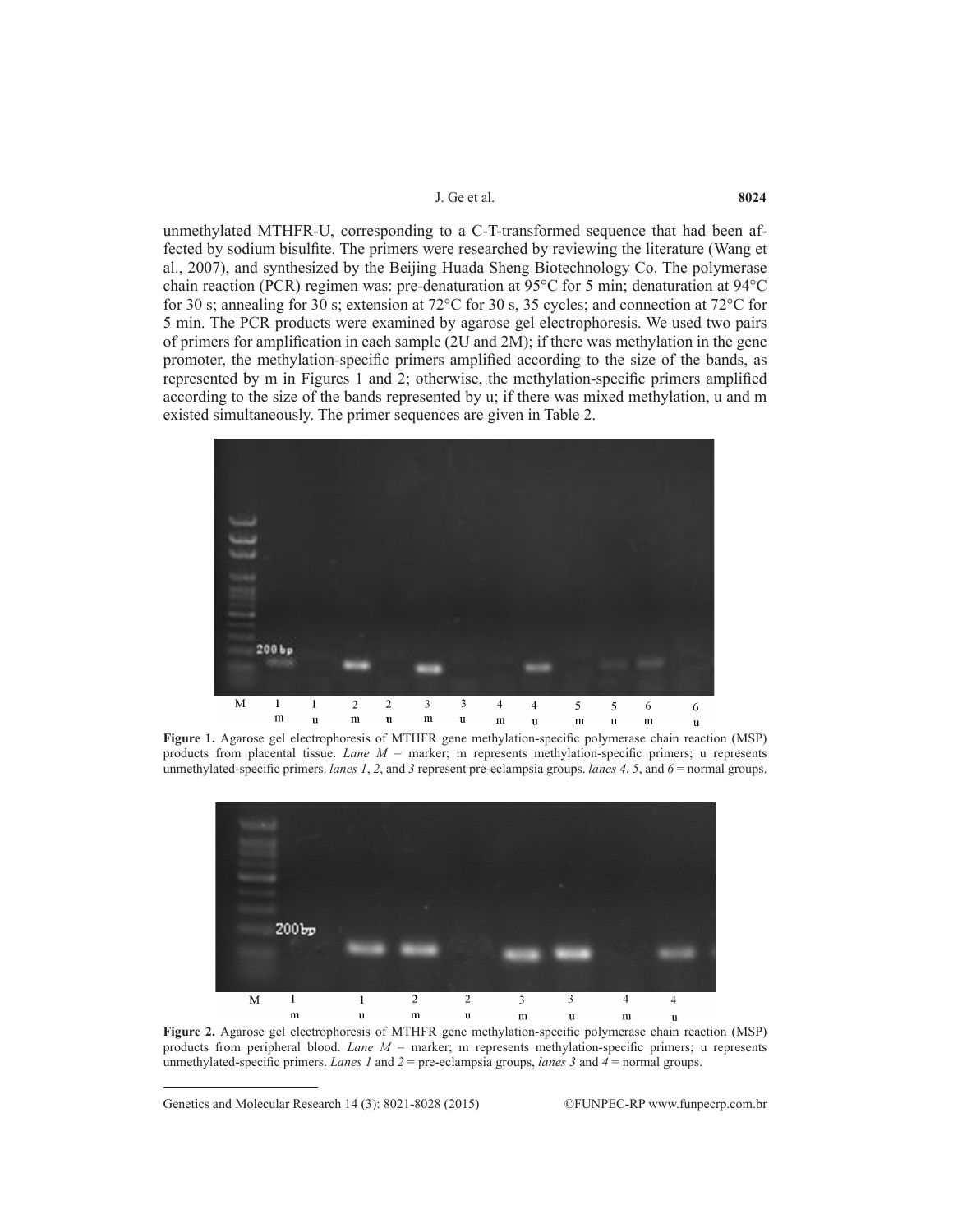| <b>Table 2.</b> Methylation-specific polymerase chain reaction (MSP) primer sequences. |                                                               |                                                        |  |  |
|----------------------------------------------------------------------------------------|---------------------------------------------------------------|--------------------------------------------------------|--|--|
| Primer                                                                                 | Forward primer                                                | Reverse primer                                         |  |  |
| MTHFR-M<br><b>MTHFR-U</b>                                                              | TTTTTAGTTAGGATTTGCGTTTTAC<br><b>TTTAGTTAGGATTTGTGTTTTATGT</b> | GTTAAA AACCGTACCTTTATCGTC<br>CATTAAAAACCATACCTTTATCATC |  |  |

# *Detection of the levels of Hcy and vitamin B12 in plasma*

Hcy levels were detected by enzyme-linked immunosorbent assay using AxSym Chemiluminescence Apparatus (Mabtech AB, Swedish). Reagents were purchased from Abbott Laboratories. Folic acid and vitamin B12 levels were detected by electrochemiluminescence. We used original reagents.

## **Statistical analysis**

Data were recorded in a Microsoft Excel 2000 database and were analyzed by the SPSS 13.0 software. Data are reported as means  $\pm$  SD. Comparisons were performed using the U- and *t*-tests. We calculated odds ratios (ORs) to estimate the correlation between *MTHFR* gene methylation and pre-eclampsia. Differences of P < 0.05 were considered to be statistically significant.

# **RESULTS**

#### **Agarose gel electrophoresis of the MSP products**

In each group, the methylation primer amplified specific PCR bands, and unmethylated primers also amplified specific PCR bands. However, there was a large difference in the methylation index. In the placental tissue, the methylation indices were 26.8% (34/127) and 15.2% (20/132) in the pre-eclampsia and normal groups, respectively, and the difference was statistically significant ( $\chi^2 = 5.30$ , P < 0.05, OR = 2.04, 95% confidence interval (95%CI): 1.10-3.73). In the peripheral blood, the methylation indices were 22.8% (29/127) and 12.1% (16/132) in the pre-eclampsia and normal groups, respectively, and the differences were statistically significant ( $\chi^2$  = 5.17, P < 0.05, OR = 2.15, 95%CI: 1.11-4.15). When the methylation indices of the placental tissue and the peripheral blood in the two groups were compared, the differences were not statistically significant  $(P > 0.05)$  (see Table 3). Comparison of the levels of Hcy, folic acid, and vitamin B12 is shown in Table 4.

| Groups                      | Placental tissue  |              | Peripheral blood  |              |
|-----------------------------|-------------------|--------------|-------------------|--------------|
|                             | Methylated        | Unmethylated | Methylated        | Unmethylated |
| Pre-eclampsia group $(\% )$ | 34(56.7)          | 93 (43.3)    | 29(37.4)          | 98 (62.6)    |
| Normal group $(\% )$        | 20(36.4)          | 112(63.6)    | 16(23.9)          | 116(76.1)    |
| $\chi^2$                    | 5.30              |              | 5.17              |              |
|                             | < 0.05            |              | < 0.05            |              |
| OR (95%CI)                  | $2.04(1.10-3.73)$ |              | $2.15(1.11-4.15)$ |              |

 $OR = odds ratio$ ;  $95\%CI = 95\% confidence interval$ .

Genetics and Molecular Research 14 (3): 8021-8028 (2015) ©FUNPEC-RP www.funpecrp.com.br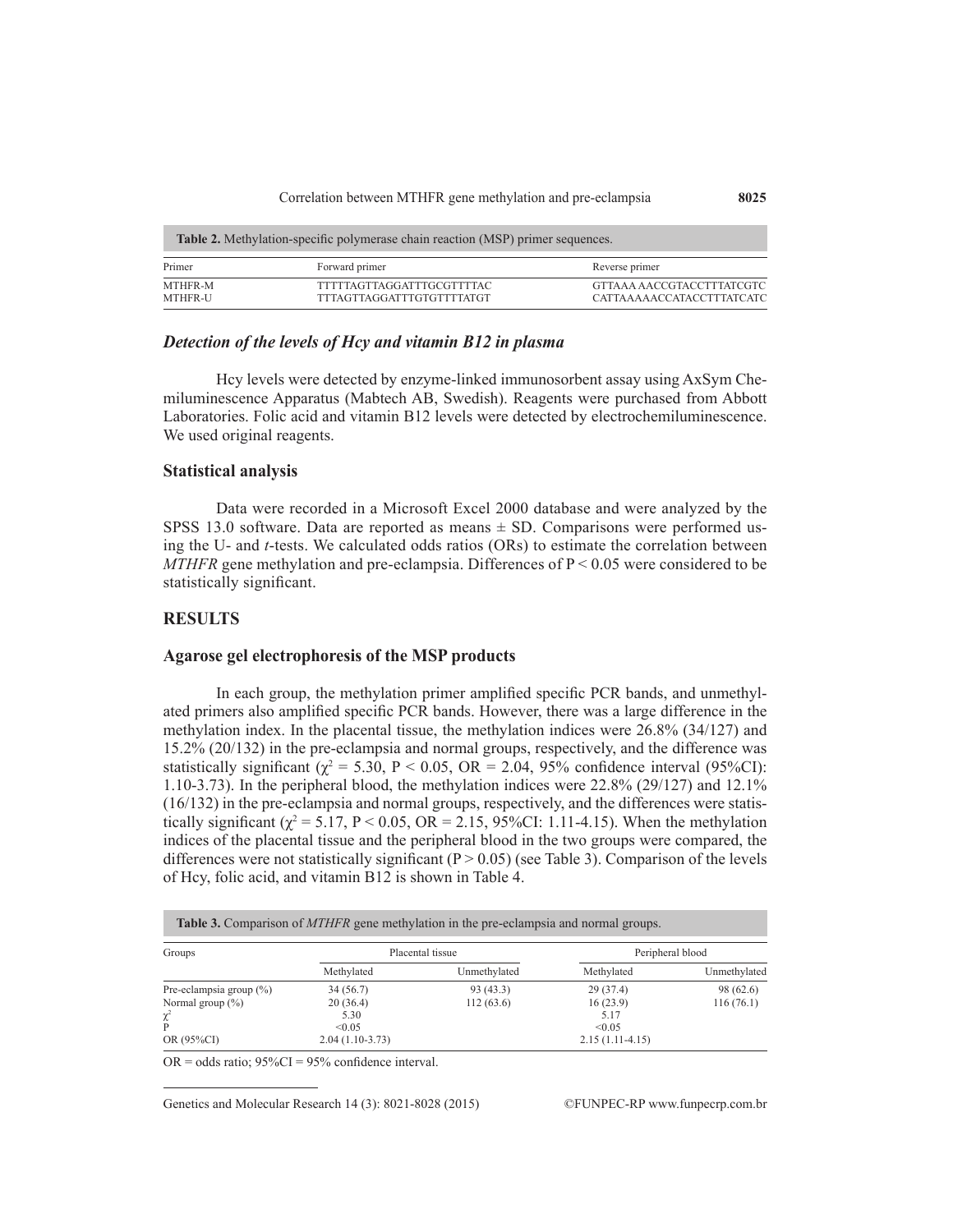J. Ge et al. **8026**

| <b>Table 4.</b> Comparison of the levels of homocysteine (Hcy), folic acid, and vitamin B12 (VitB12). |                                                             |                                                            |                                |                          |  |  |
|-------------------------------------------------------------------------------------------------------|-------------------------------------------------------------|------------------------------------------------------------|--------------------------------|--------------------------|--|--|
| Variable                                                                                              | Pre-eclampsia group ( $N = 127$ )                           | Normal group ( $N = 132$ )                                 |                                |                          |  |  |
| $Hcy$ (mg/L)<br>Folic acid (nM)<br>$VitB_{12}(pM)$                                                    | $10.37 \pm 1.29$<br>$607.21 \pm 200.37$<br>$341.72 \pm 2.9$ | $28.8 \pm 3.27$<br>$605.43 \pm 206.32$<br>$341.97 \pm 4.1$ | 60.0769<br>0.070437<br>0.56823 | < 0.05<br>>0.05<br>>0.05 |  |  |

#### **DISCUSSION**

Pre-eclampsia is exclusive to pregnancy and remains one of the main causes of maternal and perinatal mortality. Its etiology and pathogenesis have not been clearly elucidated. The current study suggests that the pathogenesis of pre-eclampsia is closely related to placental ischemia, immune factors, vascular endothelial injury, and genetic factors (Kanasaki and Kalluri, 2009; Buurma et al., 2012).

Hcy is an important metabolite of the human body and changes in its plasma concentration have an impact on pre-eclampsia, a fact that has been fully affirmed both in China and internationally. Its mechanism of action may be one of the following.

First, elevated Hcy concentrations may affect the invasion of extravillous trophoblasts, causing inadequate recasting of spiral arteries. Owing to the lack of high-flow and low-resistance spiral arteries, placental perfusion is reduced, resulting in placental stunting. In such cases, placental function cannot meet the needs of normal pregnancy and the uterine placenta experiences long-term ischemia and hypoxia. Maternal endothelial cells are activated and inflammatory cytokines released, ultimately resulting in the various clinical manifestations of pre-eclampsia (James et al., 2010).

Second, hyperhomocysteinemia causes a change in nitric oxide bioavailability, increases oxidative stress and matrix metalloproteinase activity, and injures the structure and function of vascular endothelial cells (Steed et al., 2007). Vascular endothelial cell injury can increase the secretion of endothelin-1, reduce vascular endothelium-derived relaxing factor and prostacyclin secretion, and lead to vasomotor factor balance disturbances, causing preeclampsia (Zhou et al., 2006).

MTHFR is one of the key enzymes of Hcy metabolism. In humans, about 50% of cells under the action of Hcy in N5-MTHFR use methylenetetrahydrofolate as a methyl donor, are subject to re-methylation, and re-synthesize methionine (Ingrosso and Perna, 2009), which is involved in the body's normal metabolism. The fact that high Hcy may lead to the occurrence of pre-eclampsia has been widely recognized. We speculate that Hcy may lead to increased MTHFR expression, which is possibly one of the mechanisms of pre-eclampsia. At present, Chinese and international research focuses on the correlation between polymorphisms and pre-eclampsia, but research on the correlation between the *MTHFR* promoter methylation level and pre-eclampsia from the perspective of epigenetic DNA methylation is rare. During DNA methylation, the DNA sequence does not change but the bases are modified, resulting in altered gene activity. DNA methylation is closely related to cancer, genetic diseases, autoimmune diseases, and senility (McCabe et al., 2009). Kulkarni (2011) researched the correlation between *MTHFR* gene methylation and pre-eclampsia in the placental tissue of 57 pre-eclampsia gravidas and 30 normal gravidas in India. The results suggest that placental *MTHFR* gene methylation and plasma Hcy levels increased simultaneously in pre-eclampsia. Because gene promoter methylation levels are affected by race and geographical origin, we selected 127 pre-eclampsia gravidas and 132 normal gravidas from the Shenyang Han population to

Genetics and Molecular Research 14 (3): 8021-8028 (2015) ©FUNPEC-RP www.funpecrp.com.br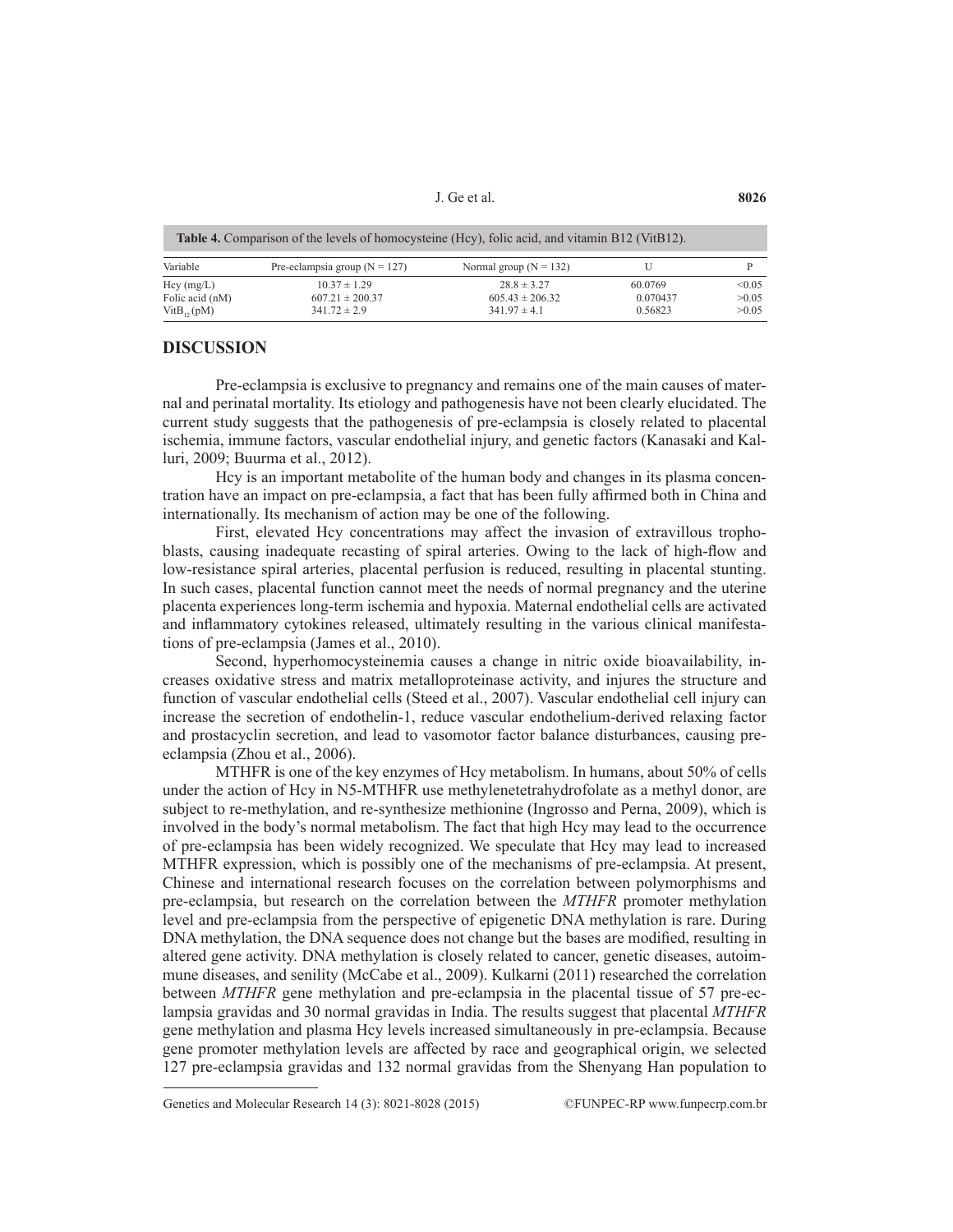study the correlation between *MTHFR* gene methylation and pre-eclampsia in placental tissue and peripheral blood.

The results showed that in the placental tissue, the methylation indices were 26.8% (34/127) and 15.2% (20/132) in the pre-eclampsia and normal groups, respectively, and the difference was statistically significant ( $\chi^2 = 5.30$ , P < 0.05, OR = 2.04, 95%CI: 1.10-3.73). In peripheral venous blood, the methylation indices were 22.8% (29/127) and 12.1% (16/132) in pre-eclampsia and normal groups, respectively, and again the differences were statistically significant ( $\chi^2 = 5.17$ , P < 0.05, OR = 2.15, 95%CI: 1.11-4.15). The methylation level in the plasma of the pre-eclampsia group was consistent with that of the normal group. The Hcy level in the plasma of the pre-eclampsia group was higher than in the normal group, and the differences were statistically significant ( $P < 0.05$ ). However, when the levels of folic acid and vitamin B12 in the pre-eclampsia and normal groups were compared, the differences were not statistically significant ( $P > 0.05$ ).

To date, the specific mechanism of the *MTHFR* genomic hypermethylation cause of pre-eclampsia has not been fully elucidated. Previous studies have shown that when *MTHFR* gene promoter methylation occurs, there may be a reduction in *MTHFR* gene expression resulting in a decrease in MTHFR production, which in turn reduces Hcy metabolism. This leads to an accumulation of Hcy in the body, leading to a series of pathological changes. Folic acid and vitamin B12 have a major impact on Hcy levels. In this study, there were no significant differences in folic acid and vitamin B12 levels between the pre-eclampsia and normal groups. This confirms that *MTHFR* gene promoter methylation may be an independent risk factor for pre-eclampsia. In summary, we conclude: 1) in pre-eclampsia, placental tissue and peripheral venous blood both exhibit *MTHFR* genomic hypermethylation; and 2) *MTHFR* genomic promoter methylation may lead to pre-eclampsia by affecting Hcy metabolism.

This study provides a genetic basis for the clinical prediction and treatment of preeclampsia. If *MTHFR* gene methylation can be detected before pregnancy, early intervention and intensive care of gravidas with gene promoter methylation may reduce the risk of preeclampsia, help guide treatment, and improve the prognosis.

# **Conflicts of interest**

The authors declare no conflict of interest.

# **REFERENCES**

Buurma A, Cohen D, Veraar K, Schonkeren D, et al. (2012). Preeclampsia is characterized by placental complement dysregulation. *Hypertension* 60: 1332-1337.

Kanasaki K and Kalluri R (2009). The biology of preeclampsia. *Kidney Int.* 76: 831-837.

Klai S, Fekih-Mrissa N, El Housaini S, Kaabechi N, et al. (2011). Association of MTHFR A1298C polymorphism (but not of MTHFR C677T) with elevated homocysteine levels and placental vasculopathies. *Blood Coagul. Fibrinolysis* 22: 374-378.

Kulkarni A, Chavan-Gautam P, Mehendale S, Yadav H, et al. (2011). Global DNA methylation patterns in placenta and its association with maternal hypertension in pre-eclampsia. *DNA Cell Biol.* 30: 79-84

Le J (2008). Obstetrics and Gynecology. 7th edn. (Le J, eds.). People's Medical Publishing House, Beijing, 92-99.

Mao D, Che J, Li K, Han S, et al. (2010). Association of homocysteine, asymmetric dimethylarginine, and nitric oxide with preeclampsia. *Arch. Gynecol. Obstet.* 282: 371-375.

Genetics and Molecular Research 14 (3): 8021-8028 (2015) ©FUNPEC-RP www.funpecrp.com.br

Ingrosso D and Perna AF (2009). Epigenetics in hyperhomocysteinemic states. A special focus on uremia. *Biochim. Biophys. Acta.* 1790: 892-899.

James JL, Whitley GS and Cartwright JE (2010). Pre-eclampsia: fitting together the placental, immune and cardiovascular pieces. *J. Pathol.* 221: 363-378.